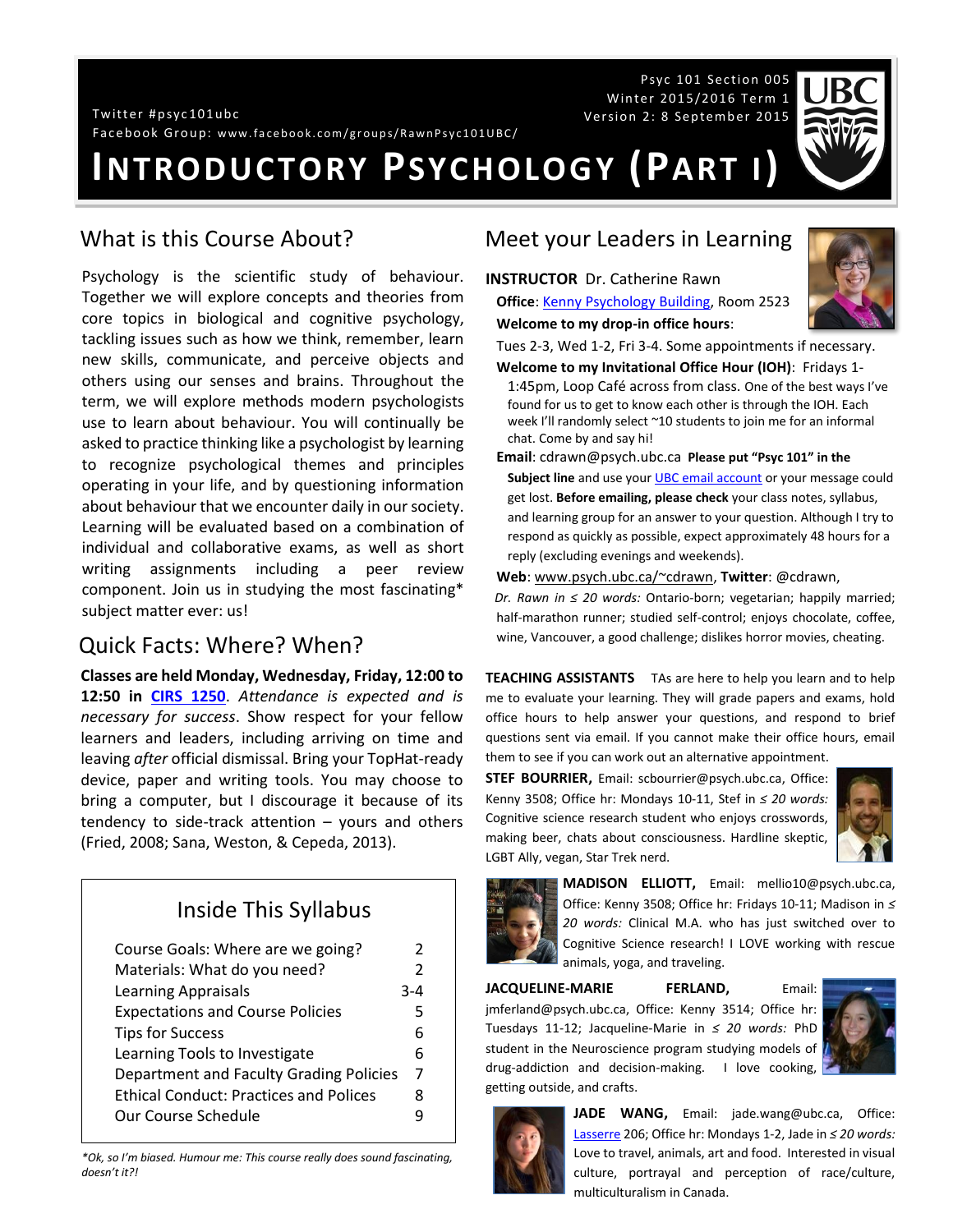### Learning Goals: Where are We Going?

I designed this course with specific goals in mind. *If you are willing and able to meet the requirements, by the end of this course, you will be able to...*

- 1. define modern psychology and identify some major perspectives within it;
- 2. recognize, recall, connect, and evaluate psychological concepts and theories from specific subfields (e.g., cognitive and biological psychology);
- 3. apply your knowledge of psychological principles and themes to gain insight into yourself, others, and events in your everyday life;
- 4. identify basic methods modern psychologists use to understand behaviour;
- 5. critically evaluate new evidence about behaviour that you encounter in your daily life;
- 6. practice multiple ways of learning to promote retention and understanding (e.g., participate in class, take notes, read text, write, self-test, review others' work).
- 7. communicate your ideas about psychology both verbally and in writing;
- 8. give, receive, and use constructive peer feedback in writing and testing contexts;
- 9. demonstrate respectful, professional conduct in email, online, and face-to-face communication with your peers, TAs, and Instructor; and
- 10. feel (even a little bit!) excited about learning in general and about psychology in particular.

**A NOTE ON WITHDRAWING FROM THIS COURSE**  Sometimes people find that they are unable or unwilling to handle the demands of a course. If you find yourself in this situation, I encourage you to talk to one of your Leaders in Learning for advice. If you wish to withdraw from this course without any record of the course on your transcript, you must do so before **22 September 2015**. If you wish to withdraw from this course with only a withdrawal standing of "W" on your transcript, you must do so before **16 October 2015**. Consult the UBC Academic Calendar: <http://www.calendar.ubc.ca/vancouver/index.cfm?tree=3,45,99,0>

**SHORT ON CASH?** If you're choosing between buying food or textbook, study guides, peerScholar, and TopHat, \*please\* come see me. I have a few access codes available for people experiencing financial hardship. Note that you can also borrow a copy of the text from Koerner library. It's on course reserve.

### Materials: What Do You Need?

**1. REQUIRED TEXTBOOK** Lilienfeld, S. O., Lynn, S. J., Namy, L. L., Woolf, N. J., Cramer, K. M., & Schmaltz, R. (2013). *Psychology: From Inquiry to Understanding,* **(2nd Canadian ed.).** Toronto, ON: Pearson Canada Inc.

**EDITIONS:** DSM5 update edition is also acceptable. The  $1<sup>st</sup>$  Canadian edition is not recommended. *No US editions* or other books will work for this course.

**PURCHASE OPTIONS:** New hard copies are available to buy from the UBC Bookstore or Discount Textbooks, which comes with FREE access to peerScholar, MyPsychLab study guide, and the electronic version of the text. Alternatively, you can buy access to the etext and MyPsychLab (without a hard copy) from www.mypsychlab.com using our course code **rawn86946**. Used



hard copies of the 2<sup>nd</sup> Canadian edition should be available.

**2. REQUIRED TopHat Student Response System** Use any mobile device to respond to questions and polls in every class to help you learn. 4 month unlimited access \$24, or 12 month unlimited access \$36 (recommended if in my section of 102 next term). Register here: [https://app](https://app-ca.tophat.com/e/216251)[ca.tophat.com/e/216251](https://app-ca.tophat.com/e/216251) (join code 216251). For detailed instructions about how to register and use the system, consult th[e tinyurl.com/TopHatStudentGuide.](file:///H:/Teaching%20Courses/Current%20101%202015.2016%20Term%201/Syllabus,%20Forms,%20Assignments/tinyurl.com/TopHatStudentGuide)

**3. REQUIRED PEERSCHOLAR WEBSITE** We will use this website for assignment submissions and peer feedback*.* An individual access code comes with the textbook bundle from the bookstore, or you can buy access directly from http://www.pearsoned.ca/highered/peerscholar. *Please wait for further instructions before registering*.

**3. REQUIRED CONNECT COURSE WEBSITE** Our course website is [www.connect.ubc.ca.](http://elearning.ubc.ca/connect/) Log in using your CWL. Download PowerPoint slides *after* each lesson, find announcements and important links, check your grades, and more! You are responsible for checking this site frequently.

**4. RECOMMENDED MYPSYCHLAB TEXTBOOK COMPANION WEBSITE** Includes study tools such as an electronic version of the text, practice quizzes, flashcards, chapter reviews, relevant links, videos and more. Your text (electronic or hard copy) comes with an access code you can enter on [www.mypsychlab.com.](http://www.mypsychlab.com/) If you buy a used book and want access, visit their website for purchase options. **Our course ID code is rawn86946.**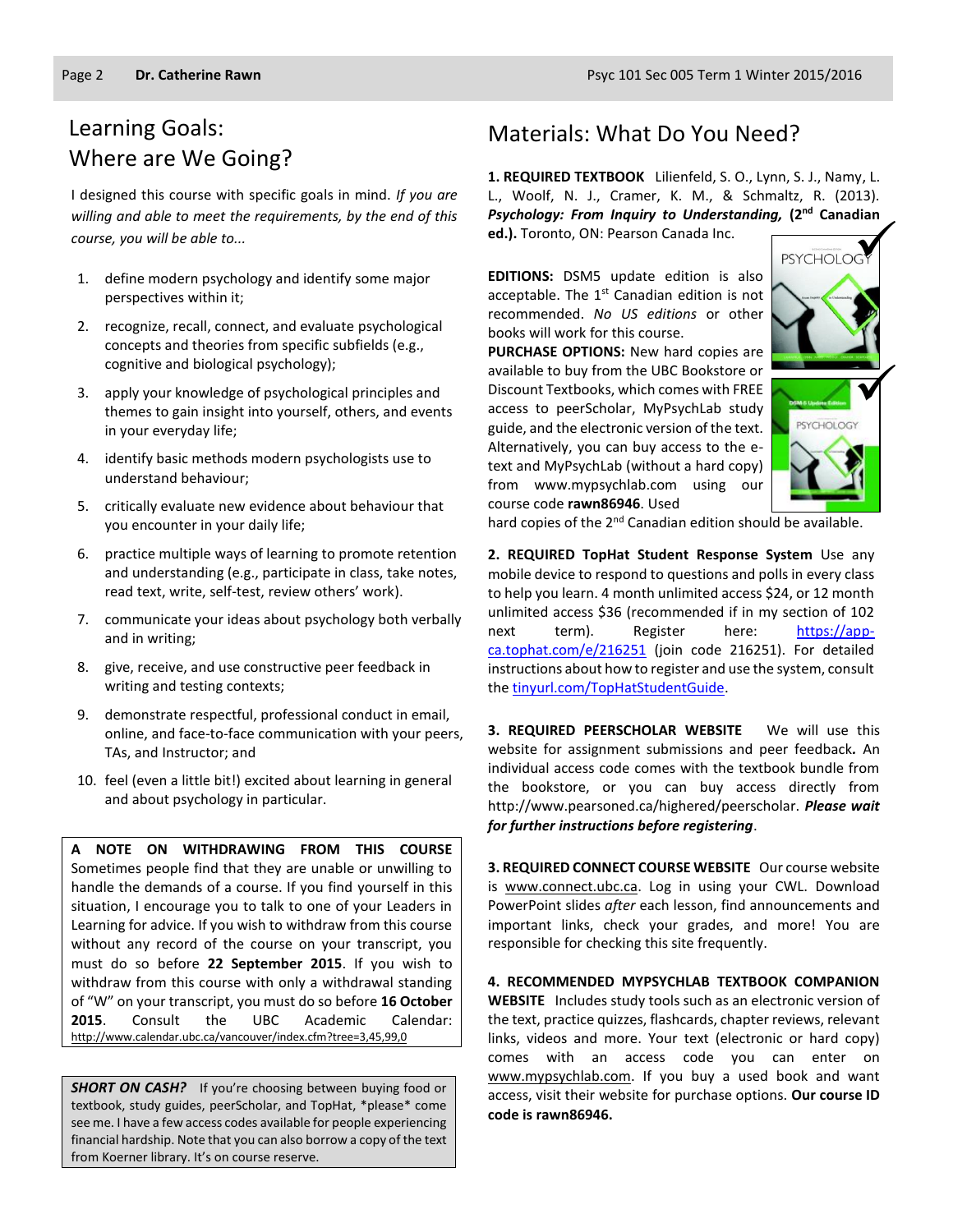

## *How Will We Know If We Have Met Our Goals?* Learning Appraisals: Overview

| <b>Learning Appraisal Activity</b>                                           | <b>Points</b> | <b>Dates</b>                    |
|------------------------------------------------------------------------------|---------------|---------------------------------|
|                                                                              | to Earn       |                                 |
| Writing to Learn Mini-Papers with Peer Assessment (4 x 2%, plus 2% workshop) | 10%           | Throughout the term; see Course |
| Suspected pseudoscience in the media (-2% if incomplete)                     |               | Schedule for all dates.         |
| Online Peer Assessment Workshop (complete by Sept 28 for 2%)                 |               |                                 |
| Four "Write & Rate" concept-check assignments                                |               |                                 |
| 3 Two-Stage Midterm Tests worth 15% each (weighted 90% individual, 10% team) | 45%           | Friday Oct 2, Monday October    |
| Approximately 25 multiple choice & 5 fill-in-the-blanks                      |               | 26, Monday November 16          |
| Cumulative Two-Stage Final Exam                                              | 40%           | During exam period December 8-  |
| Approximately 70 multiple choice and 10 fill-in-the-blanks (2-stage,         |               | 22, including Saturdays         |
| weighted 90% individual, 10% team) and 2 paragraphs (individual only)        |               |                                 |
| <b>Engagement in Learning</b>                                                | 5%            | Complete by Friday December 4   |
| Class participation (TopHat): 3%                                             |               |                                 |
| <i>Required</i> Subject Pool Participation: 2 hours = 2%                     |               |                                 |
| <b>Base Points Available for you to Earn</b>                                 | 100%          |                                 |
| Bonus Subject Pool Participation (up to 3 more hours = up to 3%)             | 3%            | Complete by Friday December 4   |

This course is divided into four sets of two chapters. For each pair of chapters, we'll follow the same process, as depicted in the diagram below. This process is designed to help you distribute your readings and studying throughout the term (Wahlheim, Dunlosky, & Jacoby, 2011), using a combination of writing and peer review that research has shown to help students learn (Dochy, Segers, & Sluijsmans, 1999; Nevid, Pastva, & McClelland, 2012; Siu, 1989). Moreover, the two-stage test format is designed to help you learn from each test and build connections in class (Gilley & Clarkson, 2014; Rieger & Heiner, 2014; Zipp, 2007). Taken together, this course design incorporates at least five methods that have been empirically demonstrated to promote learning (Dunn, Saville, Baker, & Marek, 2013; Dunlosky, Rawson, Marsh, Nathan, & Willingham, 2013).

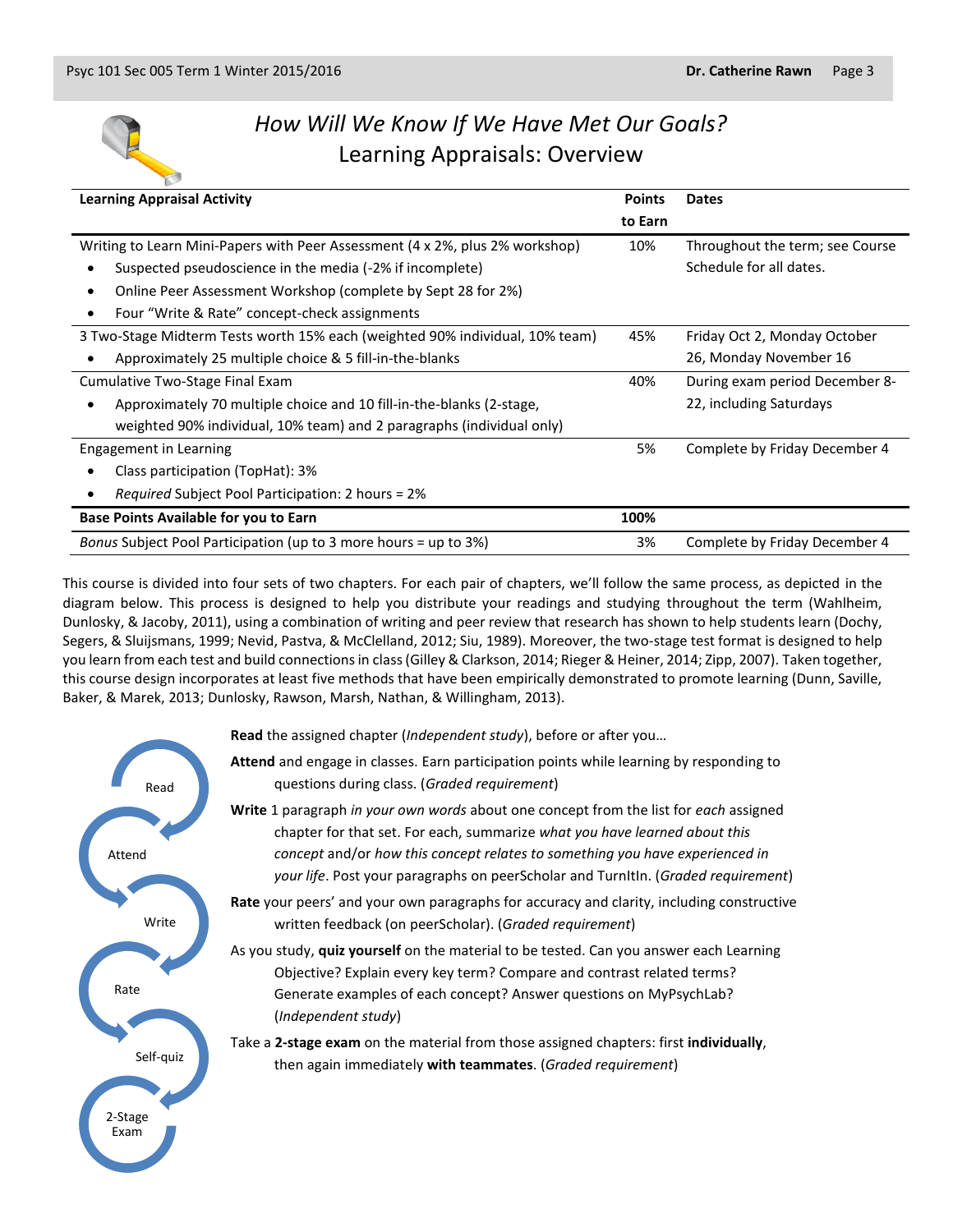## *How Will We Know If We Have Met Our Goals?* Learning Appraisals: Details

**TWO-STAGE MIDTERM TESTS (3 total, worth 15% each) AND FINAL EXAM (worth 40%)** All tests and exams will consist of a mix of multiple-choice and fill-in-the-blanks questions. The final exam will also include two written paragraphs based on what you write for *Writing to Learn mini-papers* (see below)*.*

*What is a Two-Stage exam?* In class, take the test on your own, then immediately get into groups of 4-5 and retake it together so you have the chance to discuss and debate answers. Sit near people you want to work with. Individual tests will count for 90% of your test score, and team tests will count for 10%. In the rare case where an individual score is higher than that person's team score, the individual score will count for the full 100%.

*Why a Two -Stage exam?* Data shows it helps students learn and engage in courses. It provides you with immediate feedback while you still remember the test questions. See my blog post for references and a lengthier rationale: <http://ow.ly/ztdv6>

**You will be challenged to push beyond memorization of facts and to integrate and apply course material.** Research shows greater long term retention when people expect a final test in the future (Szpunar, McDermott, & Roediger, 2007). Therefore, to best prepare you to apply course material in future courses and to your life in general, **the final exam is cumulative.**

**WRITING TO LEARN MINI-PAPERS (4 x 2%)** These paragraphs will help you to apply course material to understand your everyday life experiences, and will help you practice your written communication skills, including summarizing and connecting concepts, peer feedback, and revision.

The **first mini-paper** (due September 18) requires **investigating pseudoscience in the media** and will be explained in class. It is meant to be a practice round. If you miss any step, you will receive a 2% deduction to your grade. **Exception:** If you are officially enrolled *on or after* September 16, you can skip this first assignment only with no penalty.

**Workshop** For 2% toward your grade, complete the online peer assessment workshop available on Connect. We have designed it to help prepare you to become a better writer and reviewer for the next papers.

**Write and Rate Concept Check Mini-Papers** Each subsequent paper worth 2% requires **writing about two concepts**. On Connect, you will find a list of at least 10 critical concepts per chapter. Choose one concept and **summarize,** *in your own words***, what you have learned about this concept, and how this concept relates to something you have experienced in your life** (Nevid, et al., 2012). Before each exam, **submit your writing about two concepts (one per chapter being tested) to peerScholar and to Turnitin (worth 1% for completion)**. By the deadline after the exam, log in to peerScholar and **review four**  **submissions from your peers** using the rubric provided, and receive reviews on your work. The **average of peer reviews you receive is worth 1%**; if you fail to review others' work, you will receive zero instead of your peers' grades on your work. *Past students report reviewing others' work is one of the most helpful aspects of this assignment.*

**On the final exam, you will be asked to choose any two concepts from those lists and write a paragraph about them**. To study, you can revisit the paragraphs you wrote, and consider the peer feedback you received on them, to create your best paragraphs. *Note: no notes may be brought to the final exam.* More details will be discussed in class. **See all deadlines in Our Course Schedule.**

**ENGAGEMENT IN LEARNING ABOUT PSYCHOLOGY (5%)** Taking responsibility for your learning involves actively participating throughout this course.

**TopHat Questions** Because of the size of our class, it is challenging to measure individual participation. Therefore, your class contribution will be evaluated based on your responses to **TopHat** questions. At the end of the course, all points you earned for just answering questions (participation) and getting them correct will be added together. If you earn at least 90% of the total available points, you will receive the full 2% toward your course grade. This means you can miss up to a week's worth of responses with no penalty. If you earn less than 90% of available points, you will earn less than 2% (e.g., if you earn 45% of available points, you will earn 1%).

**Required Human Subject Pool credits (2%, plus up to an additional 3% bonus)** Another way to engage in learning about psychology is to be a participant in ongoing research projects. Earn points toward your course grade by participating in research through the Human Subject Pool (HSP), or complete an alternative assignment. Study signups and details about the alternative assignment are posted on [https://hsp.psych.ubc.ca/.](https://hsp.psych.ubc.ca/) Participating in a 1 hour study (or completing 1 alternative assignment) earns you 1%; 2 are needed to earn the 2% required. An additional 3 are needed to earn 3% bonus. These points will be added to your final course grade, after any scaling that may be applied.

Engaging in these activities (and others, such as online and in class discussion, MyPsychLab activities, class activities, demonstrations, etc.) will help you learn the material and about the discipline – which should help you perform on tests and papers as well.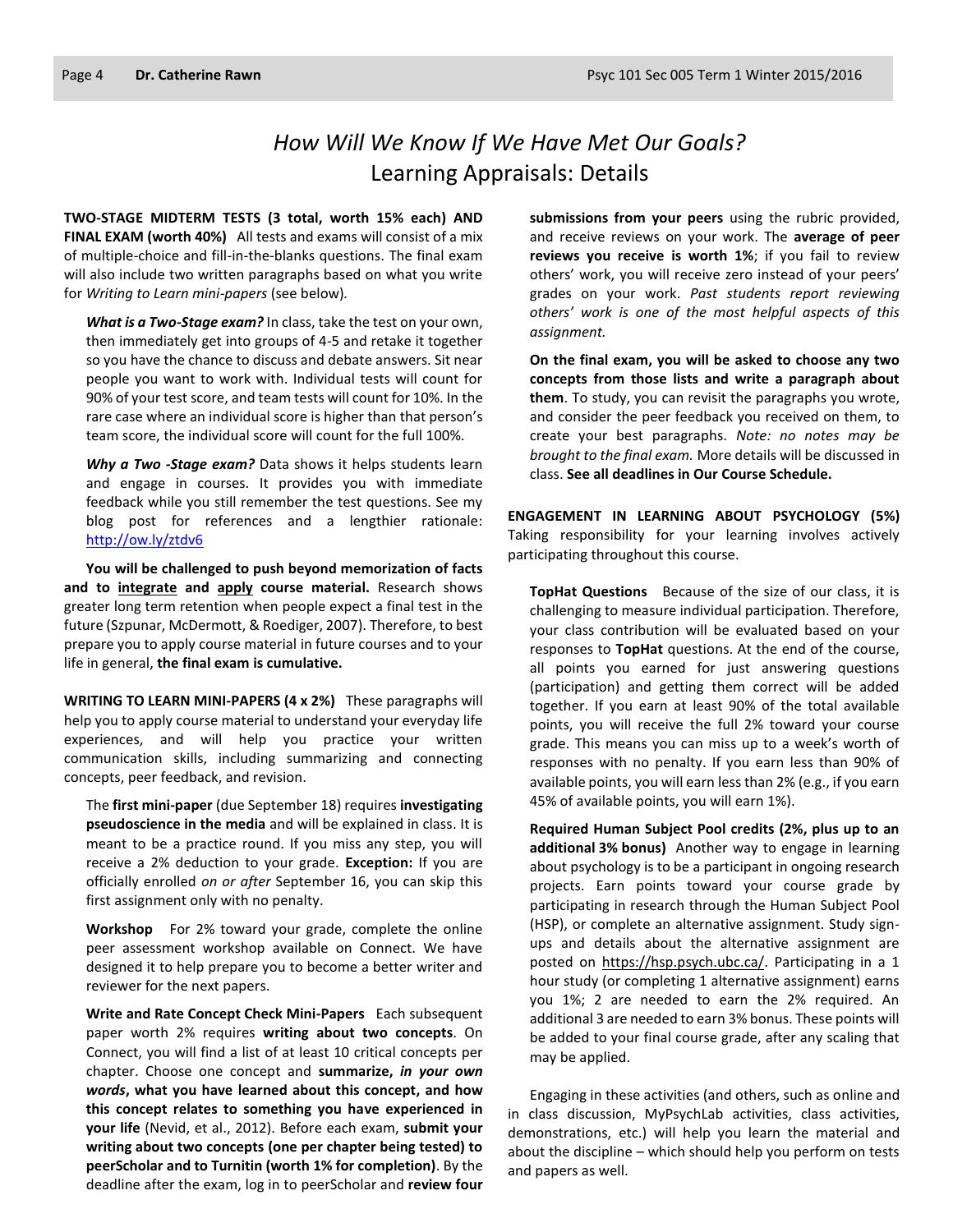### Expectations and Course Policies

*What We Expect from You*

**ATTEND CLASS** Please come to every class prepared to participate in your learning. Bring your TopHat-friendly device, a pen and some paper (in addition to a laptop, if you choose to bring one), and an open mind. *If you must miss class* you are responsible for obtaining missed notes and important announcements. You will not be able to regain participation points for missed classes.

**PARTICIPATE** Success in this class depends upon your active participation. **I will ask you to do only those activities that I believe will help you learn**. Class time is designed to mix lecturebased explanations of course material with demonstrations, pair and small group discussions, large group discussions, writing, TopHat questions, and feedback. Come ready.

**TREAT OTHERS RESPECTFULLY** You are expected to treat all your classmates, the teaching team, and yourself with respect at all times, both in and out of the classroom, face-to-face and in writing (e.g., on email). This includes arriving to class on time and minimizing distractions for other students.

**ACT ETHICALLY** You are responsible for your own learning. Cheating of any kind will **not** be tolerated, including dishonest use of TopHat, and copying other's work. See the syllabus section on *Ethical Conduct* for more information.

**COMPLETE PAPERS ON TIME** Because of the way the peer review system works, you are required to meet each deadline or else lose the 2%. **No late papers will be accepted. TURNITIN.COM REQUIREMENT:** After completing your work on Connect, you must turn in the exact same paragraphs to Turnitin.com within one day or lose 1% out of your 2%. Go to [turnitin.com,](http://www.turnitin.com/) create an account using your real name (or let me know), and enter *our course ID (10374719) and password (psychology)*, and submit your work.

**WRITE ALL MIDTERMS** Presence at tests is expected. In most cases, if you miss a *midterm test* you will receive a zero. There will be *no* make-up midterms. **Exceptions:** In documented cases of varsity athletic commitments (as per UBC policy), severe illness or other extenuating circumstance verified by UBC Academic Advising as warranting Concession, or a conflict with a major religious holiday, obtain appropriate documentation and completed the **Request For Excused Absence Form** on Connect. If approved, the worth of the missed exam will be added to the final exam. *Note*: Testimony by unofficial parties such as parents and roommates will *not* count as appropriate documentation. You must seek official documentation and have it verified by an Academic Advisor in your Faculty.

**WRITE THE FINAL EXAM** Presence at the final exam is *mandatory*. If you absolutely must miss the final exam due to an extenuating circumstance like severe illness, you must apply for Academic Concession by contacting your Faculty's Advising Office (e.g., Arts Advising through the Centre for Arts Student Services). If you have 3 or more exams scheduled to *start and finish* within a 24 hour period you may request to write the second exam on a different day. However, you must give the instructor of the second exam one month notice.

**SHARE CONSTRUCTIVE FEEDBACK** We invite you to share your ideas and suggestions with us, particularly about things we are able to change, and be open to working together to make this course a positive experience for all of us.

**USE ELECTRONICS IN THE CLASSROOM RESPONSIBLY** You may choose to use electronic devices to support your learning—not distract from it. Part of the room will be designated a "laptopfree zone" for people who wish to remain distraction-free during class.

#### *What You Can Expect from Us*

**BE AVAILABLE** We are here to help you in your choice to succeed. Visiting us in person is typically more effective than email for clearing up questions. If office hours absolutely cannot work for you, respectfully email us a few time and day options to make an appointment. Because of our class size, there may be limits on the number of appointments possible.

**POST SOME MATERIALS ONLINE** PowerPoint slides and handouts will be available *after* class on our course Connect site. Learning Objectives will be available there before class.

**TAKE PHOTOGRAPHS** To help document active learning, I may take some photographs throughout the term. Please see me within the first two weeks of the course if you have serious concerns about this.

**ARRANGE FOR AND PROVIDE FEEDBACK** Your peers will be an important source of feedback throughout this course. In addition, we will attempt to provide you with feedback on learning appraisals as promptly and as with as much detail as possible, given the size of our class. See us for more details.

**ACT RESPECTFULLY & ETHICALLY** At all times, we aim to treat each of you with respect, and to make all course decisions with the highest standard of ethics in mind. If you feel you are being treated unfairly or disrespected by us or a classmate, we invite you to talk to us so we can sort out the issue together. To be clear: such a discussion would not impact your grade.

**CONSIDER RE-GRADE REQUESTS** If you feel very strongly that any exam question or paper was graded unfairly, please submit the **Re-Grade Request Form** available on Connect. You must submit the form within 2 weeks of the date grades were made available on Connect. I will consider your request carefully and will respond via email in approximately one week of receiving it. Re-grading may result in an increase or decrease. That regrade is final.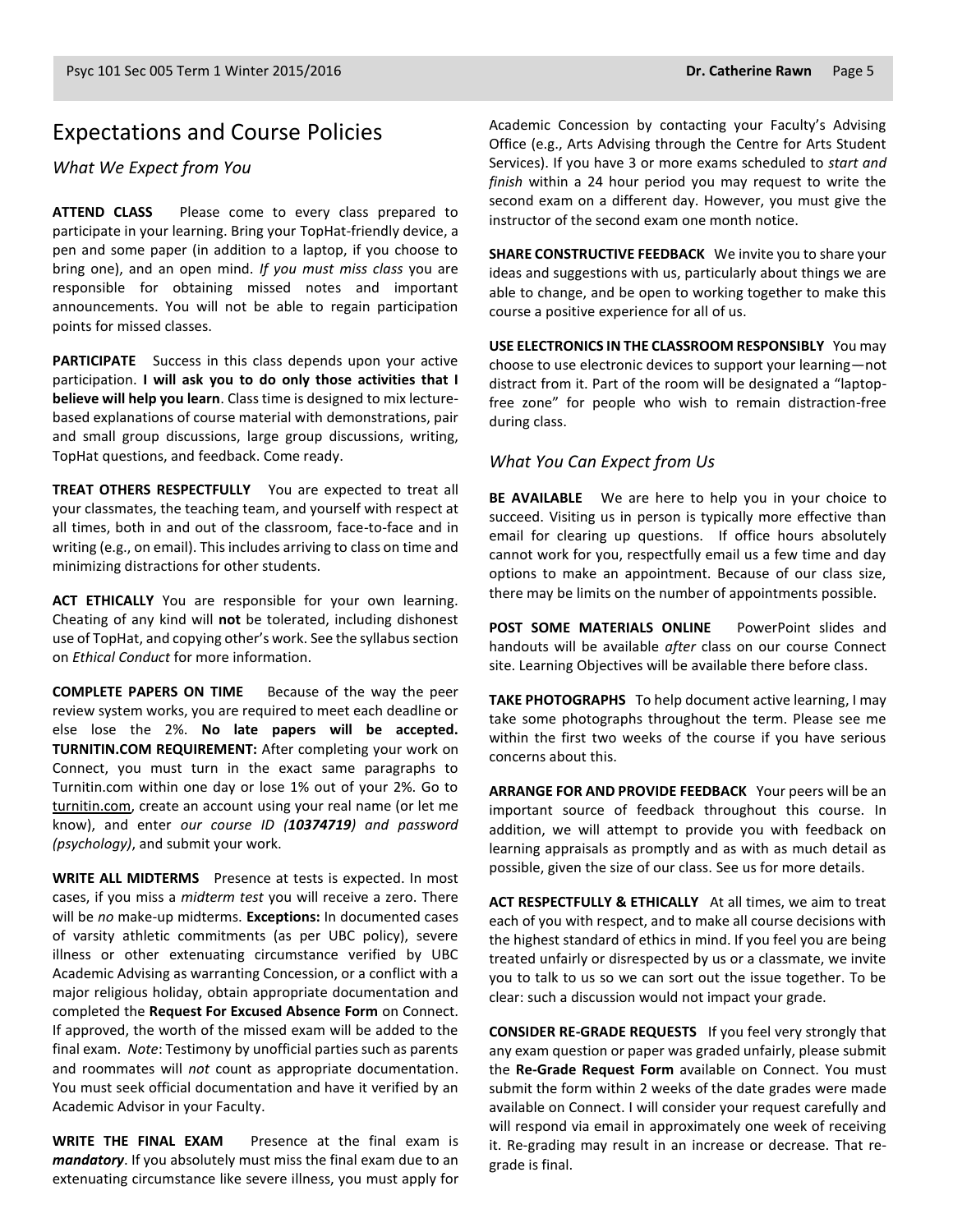### Tips for Success: Making Choices to Learning Tools to Investigate Learn!

I believe you can master this course material at a high level, if you consistently choose to put in the effort required to do so. Here's a rough guideline for how much time you should be spending on this (and each of your) courses this year: **2-3 hours out of class for every 1 hour in class.** Note that some people will need more time than this.

#### **WHAT CAN YOU DO** *IN CLASS***?**

- **Take notes** about what's being discussed, using the Learning Objectives to help determine what is most important. Avoid just copying exactly what you see on the slides; you'll get those words later.
- **Keep focused**. For example, avoid bringing a computer (or sitting behind someone else's) if it will be a distraction for you. Get adequate sleep and nutrition.
- **Actively participate in activities, demonstrations, and discussions; thoughtfully answer TopHat questions**. The point of all of these is to help you think about the material so you can master it and make it meaningful for your life.
- **Ask questions**. Be brave! If you would like clarification or are interested in how a concept connects or applies in some way… ask it!

#### **WHAT CAN YOU DO DURING THOSE 6-9 HOURS PER WEEK YOU SPEND ON THIS COURSE** *OUTSIDE CLASS?*

- **Add to your class notes.** Fill in any missing gaps before you forget. Integrate your notes with the slides posted online. *Build your notes so you can use them to study later.*
- **Actively read the text**. For example, take notes using the section headers; convert headers into questions to help you identify the most important points. Take every chance available to test yourself (Bjork & Bjork, 2011). For example, complete "Assess your knowledge," "Apply your thinking," and "Think again" sections; after each chapter, close your book and freely recall everything you can remember, then go back and check what you got correct and what you missed (Karpicke & Blunt, 2011). *Build your notes so you can use them to study later.*
- **Test yourself using learning objectives from class and the text**. What should you be able to do with the course material? Learning objectives are designed to help you answer this question so you can study more effectively.
- **Explore the MyPsychLab activities** that come with your text**.**
- **Write your** *Writing to Learn Mini-Papers***.** Start early! Seek advice from the Writing Centre, me, our TAs, and your peers.
- **Come to office hours and post questions on Connect.** Get to know your Leaders in Learning, ask questions about course material, and find out more about psychology!



I encourage you to take responsibility for your learning and check out what these resources have to offer.

**COLLEGE SUCCESS STRATEGIES** By S. L. Nist-Olejnik & J. P. Holschuh (2012, 4<sup>th</sup> edition). This book offers countless tips and strategies. It is primarily geared toward new university students, but there is a ton of useful information in there for upper years as well, from any discipline.

**TIME MANAGEMENT** Search online for productivity and project management tools and apps (e.g., https://trello.com, [https://www.rescuetime.com/,](https://www.rescuetime.com/) [https://todoist.com\)](https://todoist.com/). Give yourself enough time for papers with [http://assignmentcalculator.library.ubc.ca,](http://assignmentcalculator.library.ubc.ca/) and master many other aspects of academic life <http://learningcommons.ubc.ca/student-toolkits/>

**UBC ACADEMIC REGULATIONS** Information about academic regulations, course withdrawal dates and credits can be found in th[e University Calendar.](http://students.ubc.ca/calendar/academicyear.cfm)

**LEARNING COMMONS** is UBC's online hub for study and research support. This interactive website provides you with a wealth of academic resources, from tutoring and workshops to study groups and online technology tools. It also offers plenty of information on a variety of academic topics, and links to nearly all of the academic resources offered at UBC. Make the Learning Commons your first stop for all things academic! [http://learningcommons.ubc.ca](http://learningcommons.ubc.ca/)

**WRITING SKILLS** The UBC Writing Centre offers tutoring [services,](http://cstudies.ubc.ca/writing/resources.html) including an [Online Writer's Workshop](http://www.writingcentre.ubc.ca/workshop/index.html). Also, Purdue University offers an amazing collection of information about writing at their Online Writing Lab (OWL), available at [http://owl.english.purdue.edu/owl.](http://owl.english.purdue.edu/owl/)

**PHYSICAL OR LEARNING DISABILITIES** UBC is committed to equal opportunity in education for all students and so are we!. If you have a documented disability that affects your learning in the classroom or your performance on tests or exams, please **contact Access & Diversity** in Brock Hall 1203, 1874 East Mall, Contact: 604.822.5844, [www.students.ubc.ca/access.](http://www.students.ubc.ca/access) **If your disability requires extra exam time, meet with Dr. Rawn as soon as possible to discuss accommodation options for the two-stage exams.**



*Let's work together to make this course a positive experience for all of us.*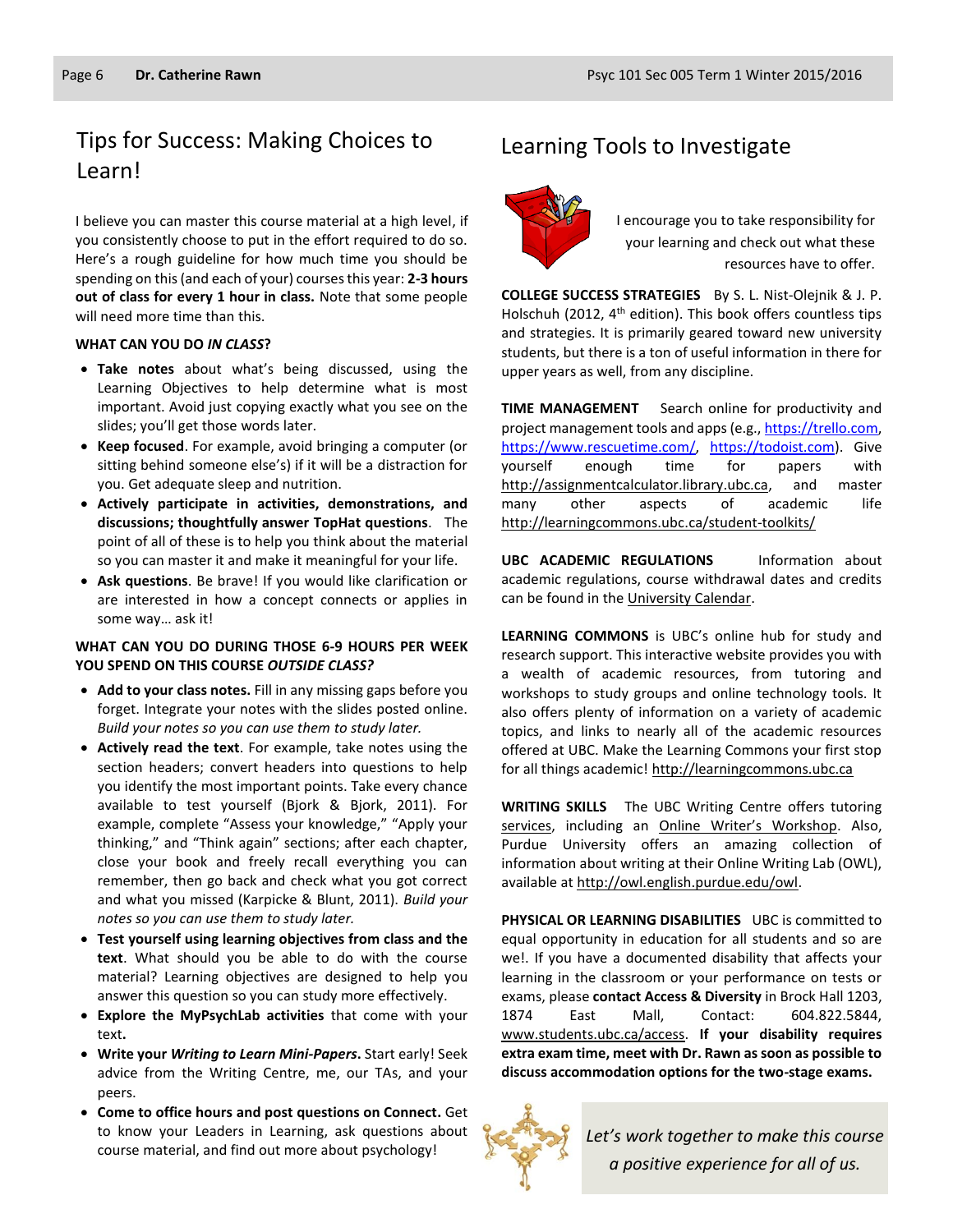### Psychology Department Grading Policies

*To meet department policy, the typical student demonstrating adequate performance on learning appraisals will earn around 63-67% in this course.* 

*Read on for details.*

In order to reduce grade inflation and maintain equity across multiple course sections, all psychology courses are required to comply with departmental norms regarding grade distributions. According to departmental norms, the average grade in a 100- and 200-level Psychology courses are 67 for an exceptionally strong class, 65 for an average class, and 63 for a weak class, with a standard deviation of 14. The corresponding figures for 300- and 400-level classes are 70, 68, and 66, with a standard deviation of 13. **Scaling** may be used in order to comply with these norms; grades may be scaled up or down as necessary by the professor or department. Grades are not official until they appear on a student's academic record. You will receive both a percent and a letter grade for this course. At UBC, they convert according to the key below:

| A+   | 90-100% | C+   | 64-67%    |
|------|---------|------|-----------|
| A    | 85-89%  | C.   | 60-63%    |
| А-   | 80-84%  | $C-$ | 55-59%    |
| $B+$ | 76-79%  | D    | 50-54%    |
| B    | 72-75%  | F    | $0 - 49%$ |
| B-   | 68-71%  |      |           |



### Faculty of Arts Guidelines for Grading Criteria

You are earning a degree at a highly reputable postsecondary institution. Therefore, criteria for success are high. The Faculty of Arts offers the following guidelines (also available on [this](http://legacy.arts.ubc.ca/faculty-amp-staff/resources/courses-and-grading/grading-guidelines.html) website) that broadly characterize the kind of work that is generally associated with the main grade ranges. These characteristics help to put the Psychology Department Grading Policies into context. Note that adequate performance is in the C range, which is the typical class average.

**A RANGE:** *Exceptional Performance.* Strong evidence of original thinking; good organization in written work; capacity to analyze (i.e., break ideas down) and to synthesize (i.e., bring different ideas together in a coherent way); superior grasp of subject matter with sound critical evaluations; evidence of extensive knowledge base.

**B RANGE:** *Competent Performance.* Evidence of grasp of subject matter; some evidence of critical capacity and analytic ability; reasonable understanding of relevant issues; evidence of familiarity with the literature.

**D-C RANGE:** *Adequate Performance*. Understanding of the subject matter; ability to develop solutions to simple problems in the material; acceptable but uninspired work; not seriously faulty but lacking style and vigour.

**F RANGE:** *Inadequate Performance.* Little or no evidence of understanding of the subject matter; weakness in critical and analytical skills; limited or irrelevant use of the literature.

*Consider these characteristics when making choices about the quality of work you submit in all learning appraisals, in this and any other course.*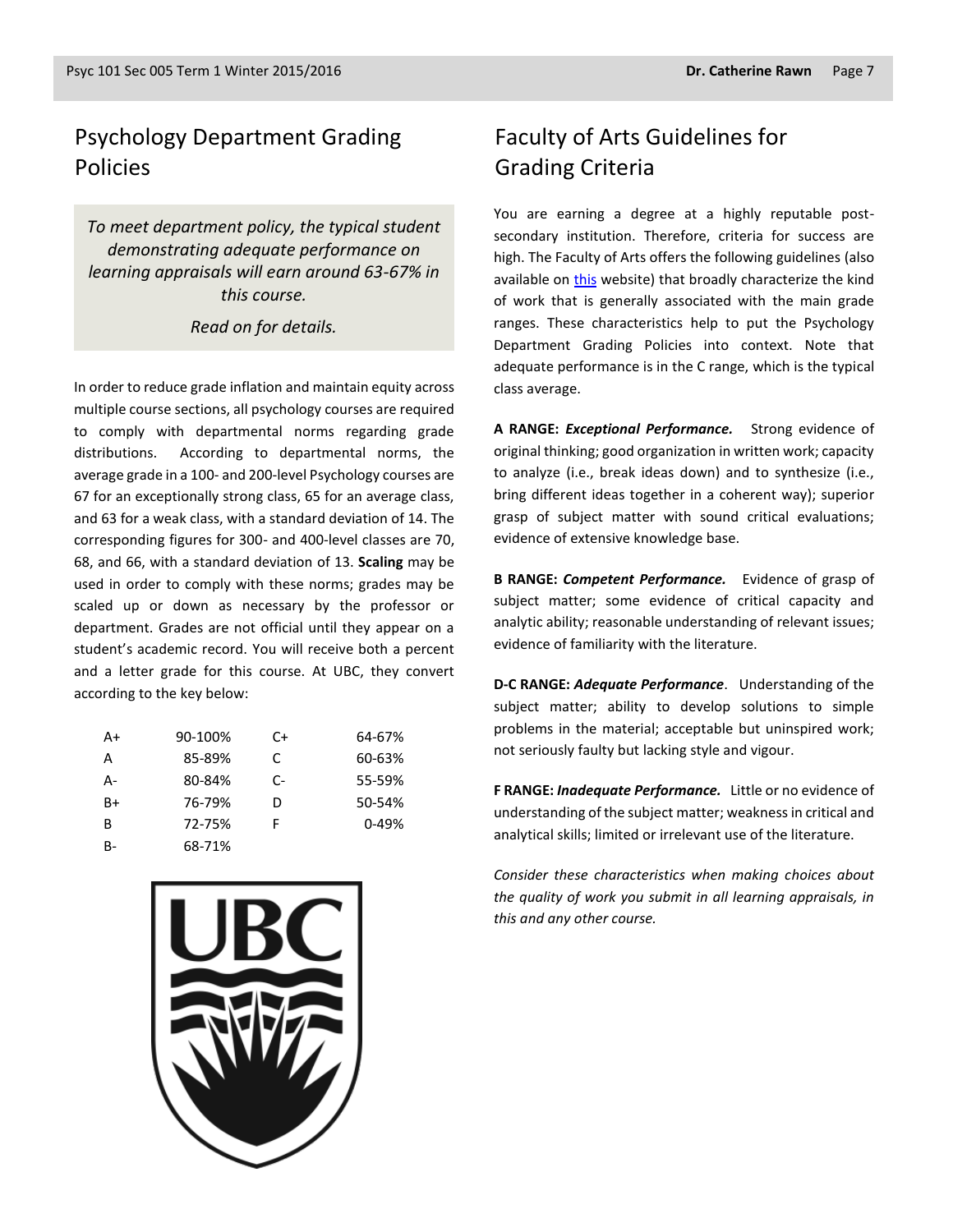### Ethical Conduct: Practices and Policies

Don't Cheat. Don't Plagiarize. It's Not Worth It. Read on For Key Definitions, Consequences, and Ways to Act Ethically

The consequences for unethical conduct are more severe than you may think: you may fail the assignment or test, you may fail the course, you may be expelled from University, and unable to attend any other postsecondary institution in the future. Think about the longterm implications of that outcome in your life.

### **Psychology Department's Position on Academic Misconduct**

Cheating, plagiarism, and other forms of academic misconduct are very serious concerns for the University, and the Department of Psychology has taken steps to alleviate them. In the first place, the Department has implemented software that can reliably detect cheating on multiple-choice exams by analyzing the patterns of students' responses. In addition, the university subscribes to *TurnItIn* — a service designed to detect and deter plagiarism. All materials (term papers, lab reports, etc.) that students submit for grading will be compared to over 5 billion pages of content located on the Internet or in TurnItIn's own proprietary databases. The results of these comparisons are compiled into customized "Originality Reports" containing several, sensitive measures of originality that flag instances of matching text suggesting possible plagiarism; instructors receive copies of these reports for every student in their classes.

During exams, the instructor and invigilators reserve the right to move students in their seating arrangement with no explanation provided.

In all cases of suspected academic misconduct, the parties involved will be pursued to the fullest extent dictated by the guidelines of the University. Strong evidence of cheating or plagiarism may result in a zero credit for the work in question. According to the University Act (section 61), the President of UBC has the right to impose harsher penalties including (but not limited to) a failing grade for the course, suspension from the University, cancellation of scholarships, or a notation added to a student's transcript. For details on pertinent University policies and procedures, please see Chapter 5 in the UBC Calendar [\(http://students.ubc.ca/calendar\)](http://students.ubc.ca/calendar).

### **Why is Academic Misconduct Treated So Harshly?**

Some people don't feel like cheating on a test or taking a sentence or two from someone else's paper without citing it is a big deal. Here's a bit of insight into why we care so much. In the academic community—a community of which you are now a part—**we deal in ideas**. That's our currency, our way of advancing knowledge. By representing others' ideas in an honest way, we are (1) respecting the rules of this academic community, and (2) showcasing how our own novel ideas are distinct from but relate to their ideas. Formatting styles like APA and MLA give us formal ways to indicate where our ideas end and where others' begin. **Welcome to the academic community. You are expected to act honestly and ethically, just like the rest of us.**

### **Participating Ethically in the Academic Community**

What can you do to ensure you are acting ethically? First, recognize that all graded work in this course, unless otherwise specified, is to be **original work done independently by each individual.**

**Visit the Learning Commons' guide to academic integrity**  UBC offers an online guide to preventing unintentional plagiarism and organizing your writing. Visit [http://learningcommons.ubc.ca/resource-guides/avoiding](http://learningcommons.ubc.ca/resource-guides/avoiding-plagiarism/)[plagiarism/](http://learningcommons.ubc.ca/resource-guides/avoiding-plagiarism/)

**Be careful and critical of what you read and choose to cite.** Unless otherwise specified, in psychology courses reference all material using APA style; if you cannot find a proper reference, question whether that source is appropriate to use. **Do not** copy and paste text from other sources, even in a draft, as you might unintentionally misrepresent those words as your own in a later draft (which would still qualify as plagiarism).

*If you have any questions about what sources to use or how to cite them without plagiarizing, please see your Instructor or TA before handing in your assignment.*